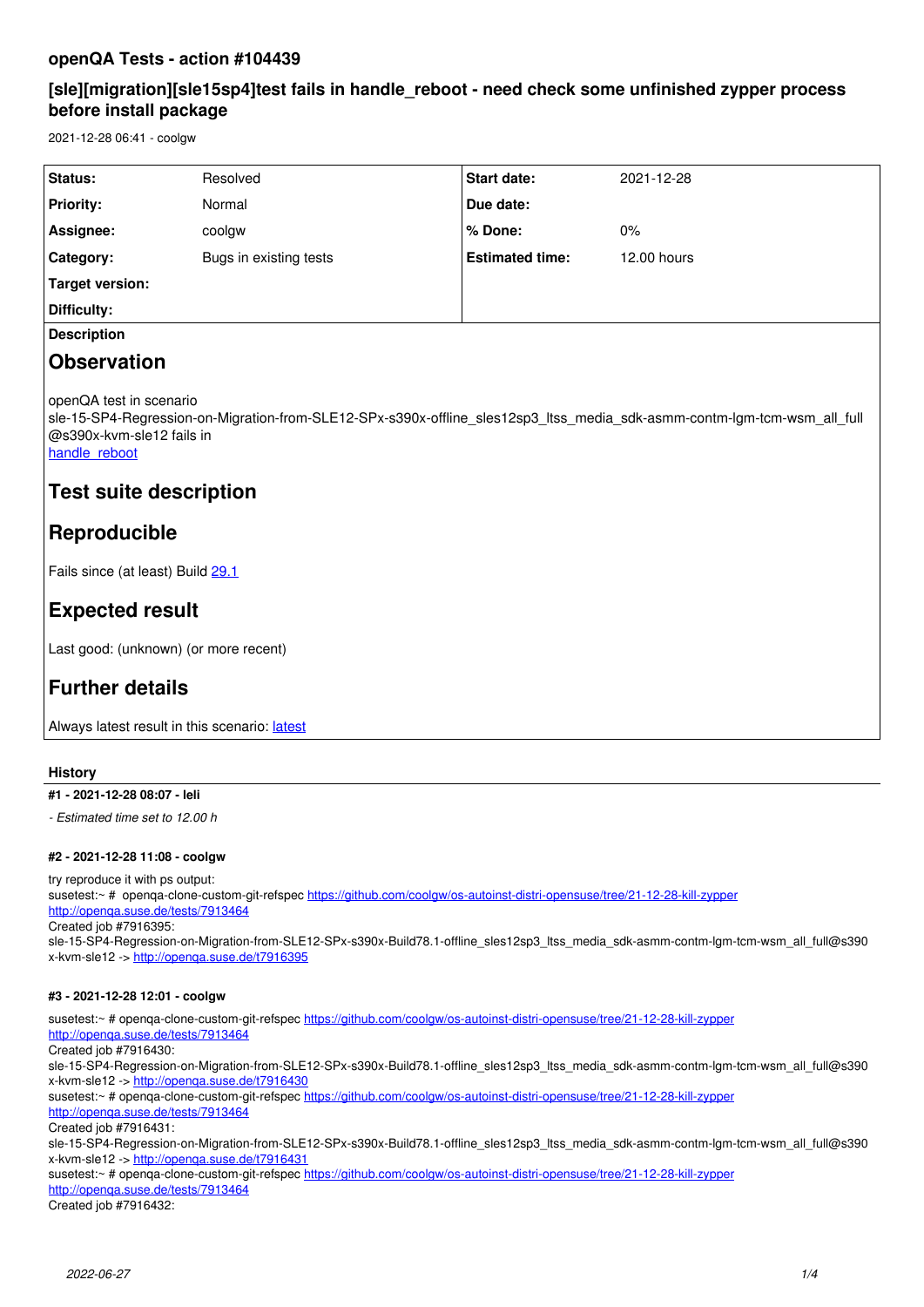sle-15-SP4-Regression-on-Migration-from-SLE12-SPx-s390x-Build78.1-offline\_sles12sp3\_ltss\_media\_sdk-asmm-contm-lgm-tcm-wsm\_all\_full@s390 x-kvm-sle12 -><http://openqa.suse.de/t7916432>

#### **#4 - 2021-12-28 23:01 - coolgw**

issue not reproduce yet

#### **#5 - 2021-12-29 00:55 - coolgw**

susetest:~ # openqa-clone-custom-git-refspec <https://github.com/coolgw/os-autoinst-distri-opensuse/tree/21-12-28-kill-zypper> <http://openqa.suse.de/tests/7913464>

Created job #7916954:

sle-15-SP4-Regression-on-Migration-from-SLE12-SPx-s390x-Build78.1-offline\_sles12sp3\_ltss\_media\_sdk-asmm-contm-lgm-tcm-wsm\_all\_full@s390 x-kvm-sle12 -><http://openqa.suse.de/t7916954>

susetest:~ # openqa-clone-custom-git-refspec <https://github.com/coolgw/os-autoinst-distri-opensuse/tree/21-12-28-kill-zypper>

### <http://openqa.suse.de/tests/7913464>

Created job #7916955:

sle-15-SP4-Regression-on-Migration-from-SLE12-SPx-s390x-Build78.1-offline\_sles12sp3\_ltss\_media\_sdk-asmm-contm-lgm-tcm-wsm\_all\_full@s390 x-kvm-sle12 -> http://openqa.suse.de/t791695

susetest:~ # openqa-clone-custom-git-refspec <https://github.com/coolgw/os-autoinst-distri-opensuse/tree/21-12-28-kill-zypper>

#### <http://openqa.suse.de/tests/7913464>

Created job #7916956:

sle-15-SP4-Regression-on-Migration-from-SLE12-SPx-s390x-Build78.1-offline\_sles12sp3\_ltss\_media\_sdk-asmm-contm-lgm-tcm-wsm\_all\_full@s390 x-kvm-sle12 -><http://openqa.suse.de/t7916956>

susetest:~ # openqa-clone-custom-git-refspec <https://github.com/coolgw/os-autoinst-distri-opensuse/tree/21-12-28-kill-zypper>

#### <http://openqa.suse.de/tests/7913464>

Created job #7916957:

sle-15-SP4-Regression-on-Migration-from-SLE12-SPx-s390x-Build78.1-offline\_sles12sp3\_ltss\_media\_sdk-asmm-contm-lgm-tcm-wsm\_all\_full@s390 x-kvm-sle12 -><http://openqa.suse.de/t7916957>

susetest:~ # openqa-clone-custom-git-refspec <https://github.com/coolgw/os-autoinst-distri-opensuse/tree/21-12-28-kill-zypper>

<http://openqa.suse.de/tests/7913464>

Created job #7916958:

sle-15-SP4-Regression-on-Migration-from-SLE12-SPx-s390x-Build78.1-offline\_sles12sp3\_ltss\_media\_sdk-asmm-contm-lgm-tcm-wsm\_all\_full@s390 x-kvm-sle12 -><http://openqa.suse.de/t7916958>

susetest:~ # openqa-clone-custom-git-refspec <https://github.com/coolgw/os-autoinst-distri-opensuse/tree/21-12-28-kill-zypper>

<http://openqa.suse.de/tests/7913464>

## Created job #7916959:

sle-15-SP4-Regression-on-Migration-from-SLE12-SPx-s390x-Build78.1-offline\_sles12sp3\_ltss\_media\_sdk-asmm-contm-lgm-tcm-wsm\_all\_full@s390 x-kvm-sle12 -><http://openqa.suse.de/t7916959>

#### **#6 - 2021-12-29 08:11 - coolgw**

susetest:/root # openqa-clone-custom-git-refspec<https://github.com/coolgw/os-autoinst-distri-opensuse/tree/21-12-28-kill-zypper> <http://openqa.suse.de/tests/7913464> Created job #7918919: sle-15-SP4-Regression-on-Migration-from-SLE12-SPx-s390x-Build78.1-offline\_sles12sp3\_ltss\_media\_sdk-asmm-contm-lgm-tcm-wsm\_all\_full@s390 x-kvm-sle12 -><http://openqa.suse.de/t7918919> susetest:/root # openqa-clone-custom-git-refspec<https://github.com/coolgw/os-autoinst-distri-opensuse/tree/21-12-28-kill-zypper> <http://openqa.suse.de/tests/7913464> Created job #7918920: sle-15-SP4-Regression-on-Migration-from-SLE12-SPx-s390x-Build78.1-offline\_sles12sp3\_ltss\_media\_sdk-asmm-contm-lgm-tcm-wsm\_all\_full@s390 x-kvm-sle12 -><http://openqa.suse.de/t7918920> susetest:/root # openqa-clone-custom-git-refspec<https://github.com/coolgw/os-autoinst-distri-opensuse/tree/21-12-28-kill-zypper> <http://openqa.suse.de/tests/7913464> Created job #7918922: sle-15-SP4-Regression-on-Migration-from-SLE12-SPx-s390x-Build78.1-offline\_sles12sp3\_ltss\_media\_sdk-asmm-contm-lgm-tcm-wsm\_all\_full@s390 x-kvm-sle12 -><http://openqa.suse.de/t7918922> susetest:/root # openqa-clone-custom-git-refspec<https://github.com/coolgw/os-autoinst-distri-opensuse/tree/21-12-28-kill-zypper> <http://openqa.suse.de/tests/7913464> Created job #7918923: sle-15-SP4-Regression-on-Migration-from-SLE12-SPx-s390x-Build78.1-offline\_sles12sp3\_ltss\_media\_sdk-asmm-contm-lgm-tcm-wsm\_all\_full@s390 x-kvm-sle12 -><http://openqa.suse.de/t7918923> susetest:/root # openqa-clone-custom-git-refspec<https://github.com/coolgw/os-autoinst-distri-opensuse/tree/21-12-28-kill-zypper> <http://openqa.suse.de/tests/7913464> Created job #7918924: sle-15-SP4-Regression-on-Migration-from-SLE12-SPx-s390x-Build78.1-offline\_sles12sp3\_ltss\_media\_sdk-asmm-contm-lgm-tcm-wsm\_all\_full@s390 x-kvm-sle12 -><http://openqa.suse.de/t7918924> susetest:/root # openqa-clone-custom-git-refspec<https://github.com/coolgw/os-autoinst-distri-opensuse/tree/21-12-28-kill-zypper> <http://openqa.suse.de/tests/7913464> Created job #7918925: sle-15-SP4-Regression-on-Migration-from-SLE12-SPx-s390x-Build78.1-offline\_sles12sp3\_ltss\_media\_sdk-asmm-contm-lgm-tcm-wsm\_all\_full@s390 x-kvm-sle12 -><http://openqa.suse.de/t7918925> susetest:/root # openqa-clone-custom-git-refspec<https://github.com/coolgw/os-autoinst-distri-opensuse/tree/21-12-28-kill-zypper>

<http://openqa.suse.de/tests/7913464>

Created job #7918926: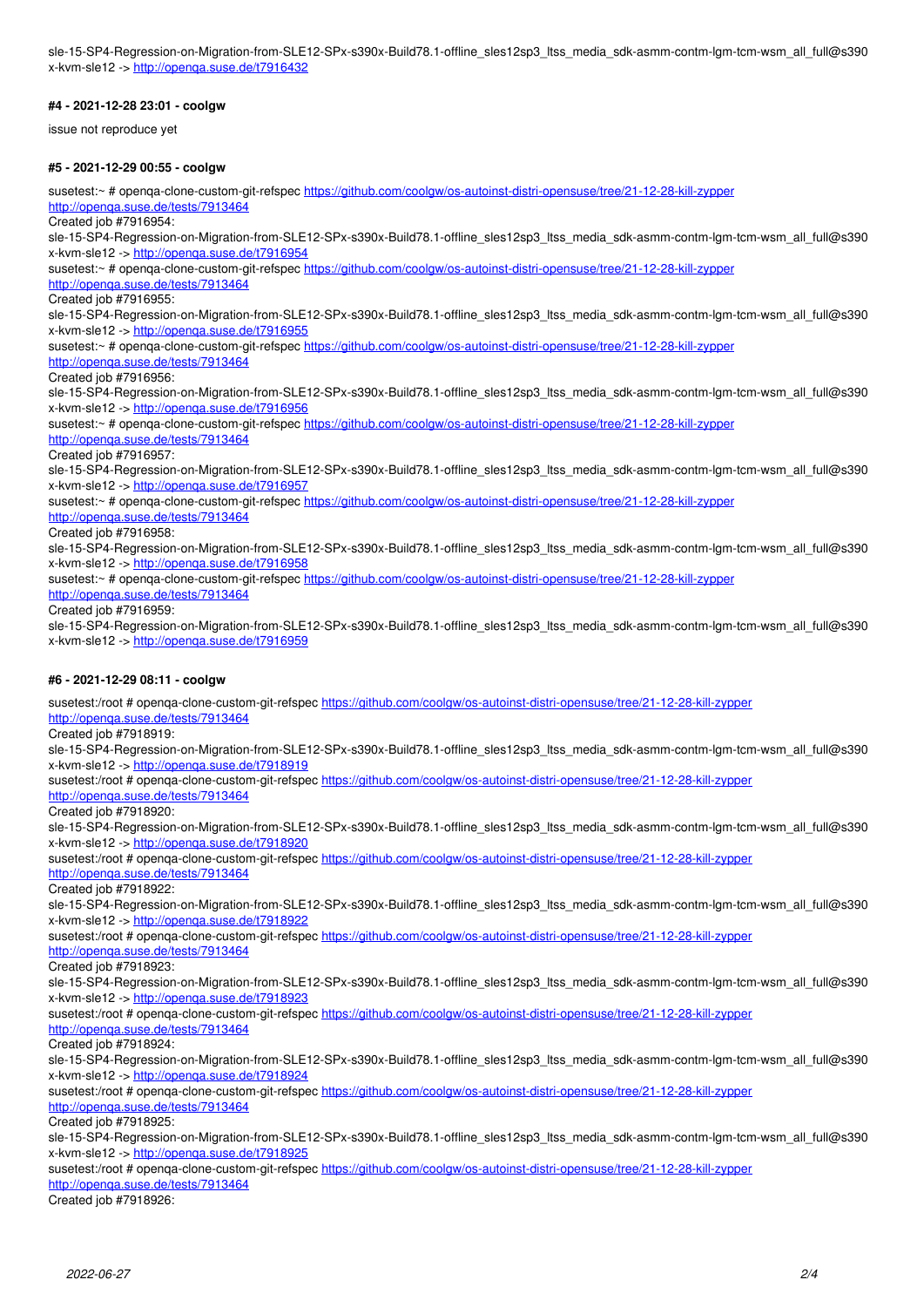sle-15-SP4-Regression-on-Migration-from-SLE12-SPx-s390x-Build78.1-offline\_sles12sp3\_ltss\_media\_sdk-asmm-contm-lgm-tcm-wsm\_all\_full@s390 x-kvm-sle12 -><http://openqa.suse.de/t7918926>

susetest:/root # openqa-clone-custom-git-refspec<https://github.com/coolgw/os-autoinst-distri-opensuse/tree/21-12-28-kill-zypper> <http://openqa.suse.de/tests/7913464>

Created job #7918927:

sle-15-SP4-Regression-on-Migration-from-SLE12-SPx-s390x-Build78.1-offline\_sles12sp3\_ltss\_media\_sdk-asmm-contm-lgm-tcm-wsm\_all\_full@s390 x-kvm-sle12 -><http://openqa.suse.de/t7918927>

susetest:/root #

#### **#7 - 2021-12-30 05:33 - coolgw**

susetest:~ # openqa-clone-custom-git-refspec <https://github.com/coolgw/os-autoinst-distri-opensuse/tree/21-12-28-kill-zypper> <http://openqa.suse.de/tests/7913464> Created job #7921966: sle-15-SP4-Regression-on-Migration-from-SLE12-SPx-s390x-Build78.1-offline\_sles12sp3\_ltss\_media\_sdk-asmm-contm-lgm-tcm-wsm\_all\_full@s390 x-kvm-sle12 -><http://openqa.suse.de/t7921966> susetest:~ # openga-clone-custom-git-refspec <https://github.com/coolgw/os-autoinst-distri-opensuse/tree/21-12-28-kill-zypper> <http://openqa.suse.de/tests/7913464> Created job #7921967: sle-15-SP4-Regression-on-Migration-from-SLE12-SPx-s390x-Build78.1-offline\_sles12sp3\_ltss\_media\_sdk-asmm-contm-lgm-tcm-wsm\_all\_full@s390 x-kvm-sle12 -><http://openqa.suse.de/t7921967> susetest:~ # openqa-clone-custom-git-refspec <https://github.com/coolgw/os-autoinst-distri-opensuse/tree/21-12-28-kill-zypper> <http://openqa.suse.de/tests/7913464> Created job #7921968: sle-15-SP4-Regression-on-Migration-from-SLE12-SPx-s390x-Build78.1-offline\_sles12sp3\_ltss\_media\_sdk-asmm-contm-lgm-tcm-wsm\_all\_full@s390 x-kvm-sle12 -><http://openqa.suse.de/t7921968> susetest:~ # openqa-clone-custom-git-refspec <https://github.com/coolgw/os-autoinst-distri-opensuse/tree/21-12-28-kill-zypper> <http://openqa.suse.de/tests/7913464> Created job #7921969: sle-15-SP4-Regression-on-Migration-from-SLE12-SPx-s390x-Build78.1-offline\_sles12sp3\_ltss\_media\_sdk-asmm-contm-lgm-tcm-wsm\_all\_full@s390 x-kvm-sle12 -><http://openqa.suse.de/t7921969> susetest:~ # openqa-clone-custom-git-refspec <https://github.com/coolgw/os-autoinst-distri-opensuse/tree/21-12-28-kill-zypper> <http://openqa.suse.de/tests/7913464> Created job #7921970: sle-15-SP4-Regression-on-Migration-from-SLE12-SPx-s390x-Build78.1-offline\_sles12sp3\_ltss\_media\_sdk-asmm-contm-lgm-tcm-wsm\_all\_full@s390 x-kvm-sle12 -><http://openqa.suse.de/t7921970> susetest:~ # openqa-clone-custom-git-refspec <https://github.com/coolgw/os-autoinst-distri-opensuse/tree/21-12-28-kill-zypper> <http://openqa.suse.de/tests/7913464> Created job #7921971: sle-15-SP4-Regression-on-Migration-from-SLE12-SPx-s390x-Build78.1-offline\_sles12sp3\_ltss\_media\_sdk-asmm-contm-lgm-tcm-wsm\_all\_full@s390 x-kvm-sle12 -><http://openqa.suse.de/t7921971> susetest:~ # openqa-clone-custom-git-refspec <https://github.com/coolgw/os-autoinst-distri-opensuse/tree/21-12-28-kill-zypper> <http://openqa.suse.de/tests/7913464> Created job #7921972: sle-15-SP4-Regression-on-Migration-from-SLE12-SPx-s390x-Build78.1-offline\_sles12sp3\_ltss\_media\_sdk-asmm-contm-lgm-tcm-wsm\_all\_full@s390 x-kvm-sle12 -><http://openqa.suse.de/t7921972> susetest:~ # openqa-clone-custom-git-refspec <https://github.com/coolgw/os-autoinst-distri-opensuse/tree/21-12-28-kill-zypper> <http://openqa.suse.de/tests/7913464>

Created job #7921973:

sle-15-SP4-Regression-on-Migration-from-SLE12-SPx-s390x-Build78.1-offline\_sles12sp3\_ltss\_media\_sdk-asmm-contm-lgm-tcm-wsm\_all\_full@s390 x-kvm-sle12 -><http://openqa.suse.de/t7921973>

#### **#8 - 2021-12-30 10:44 - coolgw**

not reproduce on above run

#### **#9 - 2021-12-30 10:46 - coolgw**

susetest:~ # openqa-clone-custom-git-refspec <https://github.com/coolgw/os-autoinst-distri-opensuse/tree/21-12-28-kill-zypper>

<http://openqa.suse.de/tests/7913464> Created job #7922207:

sle-15-SP4-Regression-on-Migration-from-SLE12-SPx-s390x-Build78.1-offline\_sles12sp3\_ltss\_media\_sdk-asmm-contm-lgm-tcm-wsm\_all\_full@s390 x-kvm-sle12 -><http://openqa.suse.de/t7922207>

susetest:~ # openqa-clone-custom-git-refspec <https://github.com/coolgw/os-autoinst-distri-opensuse/tree/21-12-28-kill-zypper>

<http://openqa.suse.de/tests/7913464>

Created job #7922208:

sle-15-SP4-Regression-on-Migration-from-SLE12-SPx-s390x-Build78.1-offline\_sles12sp3\_ltss\_media\_sdk-asmm-contm-lgm-tcm-wsm\_all\_full@s390 x-kvm-sle12 -><http://openqa.suse.de/t7922208>

susetest:~ # openqa-clone-custom-git-refspec <https://github.com/coolgw/os-autoinst-distri-opensuse/tree/21-12-28-kill-zypper> <http://openqa.suse.de/tests/7913464>

Created job #7922209:

sle-15-SP4-Regression-on-Migration-from-SLE12-SPx-s390x-Build78.1-offline\_sles12sp3\_ltss\_media\_sdk-asmm-contm-lgm-tcm-wsm\_all\_full@s390 x-kvm-sle12 -><http://openqa.suse.de/t7922209>

susetest:~ # openga-clone-custom-git-refspec <https://github.com/coolgw/os-autoinst-distri-opensuse/tree/21-12-28-kill-zypper>

<http://openqa.suse.de/tests/7913464>